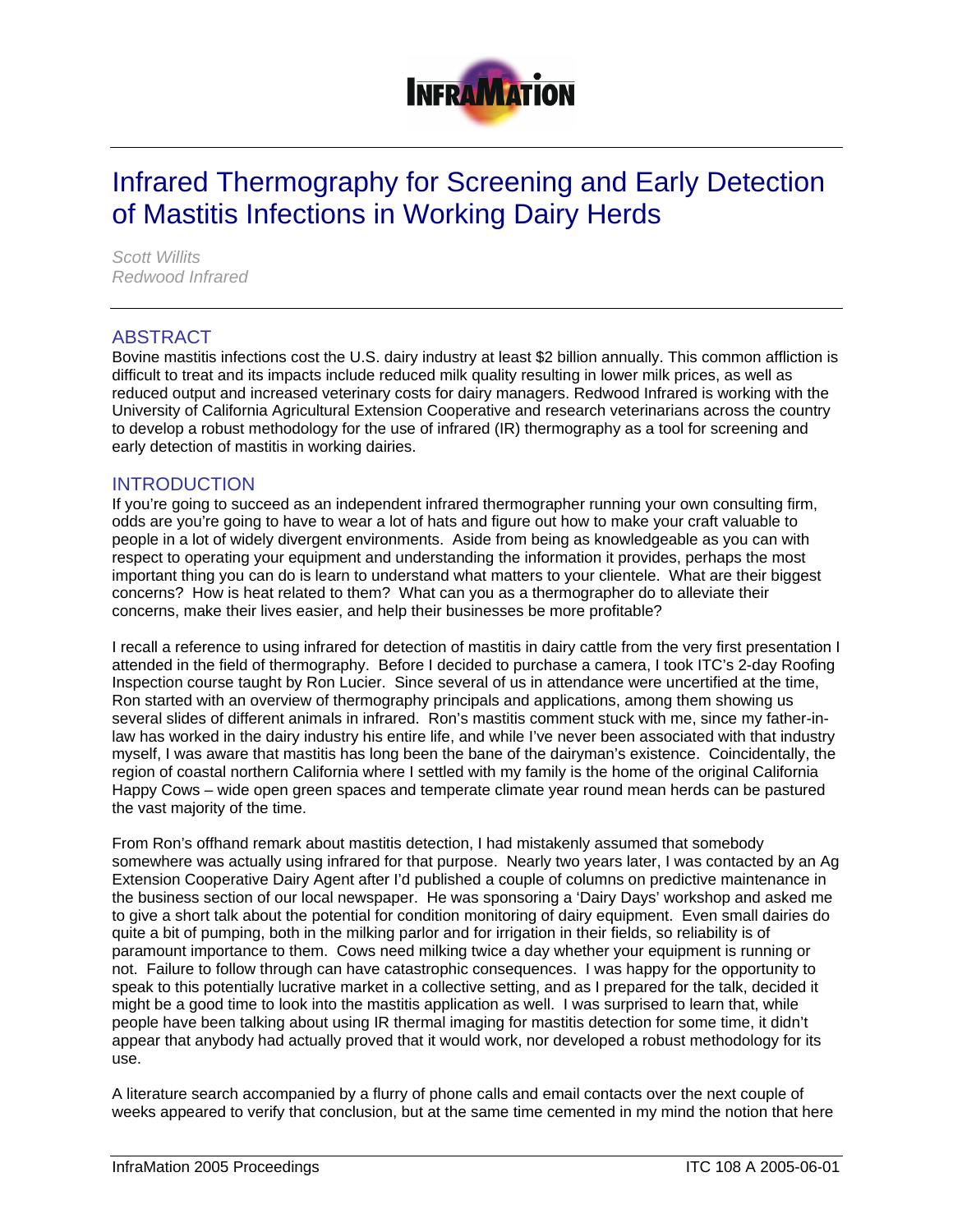

is an application ripe for investigation, with the potential to deliver great cost benefits to the dairy industry at large.

## MASTITIS AND ITS IMPACTS ON THE DAIRY INDUSTRY

*Mastitis* is a general term used to describe any inflammatory infection of the mammary gland of any mammalian species. More specifically, it is usually caused by a bacterial infection of the breast tissue in females during the postpartum period when milk is being produced. There are a number of different bacterial strains that dominate most mastitis infections in dairy cows, with notable trends toward increased incidence of one of the more troubling and difficult to treat strains over the course of the last decade.

Mastitis infections cause increased somatic cell counts (SCC), which both reduce milk output and dramatically impact milk quality. At the risk of being indelicate, it causes pus in the milk. At milking time, milk from many cows is pumped into central storage tanks before being loaded onto tanker trucks for transport to processing plants. This mixed milk is always tested prior to acceptance by the processing facility. Milk prices paid to farmers are dependent in large part on quality, with SCC along with butterfat content being the prime quality indicators.

Milk with high SCC from a single infected animal gone undetected can reduce bulk tank quality to the point where costs to the dairy can exceed \$200 per cow for the entire herd – even uninfected cows – over the course of just a few short months. Consensus estimates are that mastitis infections cost the US dairy industry anywhere between \$2 billion and \$4 billion annually.

## MASTITIS CONTROL

The three basic principals of mastitis control are:

- 1. Prevent new intramammary infections
- 2. Eliminate existing infections
- 3. Monitor udder health status

As with many infectious diseases, particularly where the use of antibiotic treatment is widespread, common bacteria that cause mastitis have evolved over time to become resistant to most antibiotics, making them much more difficult to treat. Consequently there has been a shift in the past five to eight years away from relying on treatment and toward implementation of aggressive prevention programs.

One important strategy for lowering SCC is diversion. Cows with the highest SCC have a disproportionate influence on the average cell count in the bulk tank, so identifying those problem cows and discarding their milk makes economic sense. In many cases, it proves more cost effective to cull infected cows from the herd than to attempt treatment and risk continued contamination of the bulk tank, or worse, spreading the infection to other cows.

Early detection of mastitis can improve profits by:

- 1. Increasing milk production
- 2. Decreasing milk dumped due to treatment
- 3. Reduced veterinary and drug costs
- 4. Reduced labor costs
- 5. Fewer culling and death losses
- 6. Improved quality premiums

Not all mastitis infections have equal impact on the bottom line. The highest producing cows are those most likely to fail to produce a protective keratin plug at dry off (the period immediately before calving when milk production ceases). This puts the most valuable cows at greatest risk for new mastitis infection during the highest risk period.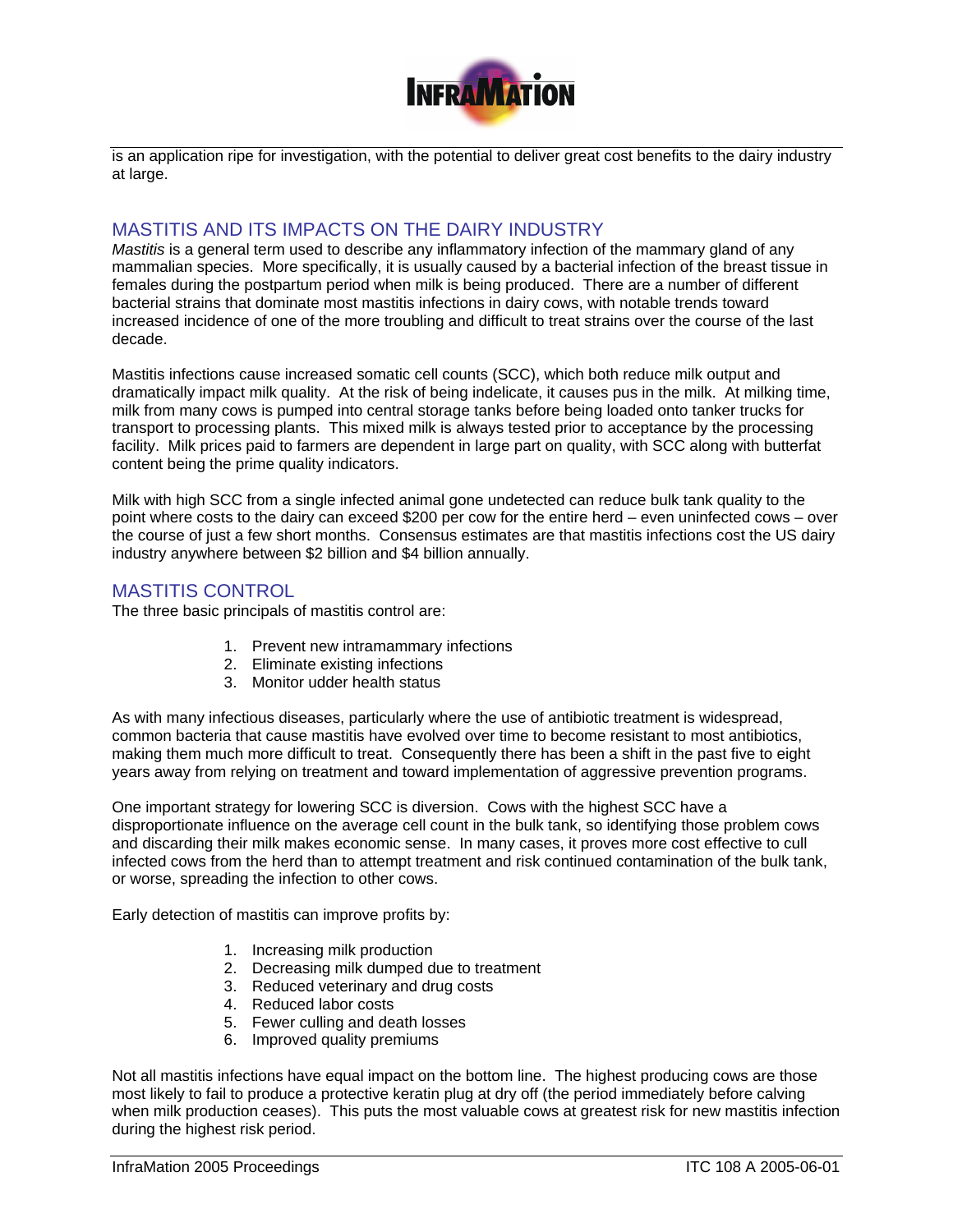

In addition to reduced milk production and milk quality, recent California studies have concluded that mastitis is associated with decreased reproductive performance. This is a factor affecting beef as well as dairy herds, and is a particular challenge for organic cattle operations that are restricted in their treatment options. New organic certification standards for milk and beef have spawned tremendous growth in those markets, since as commodities they command significantly higher prices than their conventional counterparts. This higher value coupled with greater risk presents a great motivation for organic herdsmen to adopt any means available in order to ensure herd health. Their very livelihoods depend on it.

There is a strong consensus among veterinary researchers that the use of thermography will be of great value in the early detection and prevention of the spread of mastitis, once a robust and affordable methodology for its application is developed.

## EXISTING TEST METHODS

There are a number of existing methods of testing for mastitis, but they break down into essentially three categories:

- 1. Prestripping
- 2. Onsite chemical testing
- 3. Offsite sampling

Pre-stripping is the quickest and easiest means of monitoring for mastitis, and in well managed herds it is done every time a cow is milked. All it requires is simply pulling the first squirt or two of milk onto the floor, after the teat is cleaned and before attaching the automatic milking cups. If an infection is present, the milk will appear obviously contaminated. The downside of this method is that by the time you catch it, it's already too late, and odds are that particular cow's milk has already contaminated several bulk tank loads and cost the farm significant revenue.

There are a number of different onsite chemical tests of varying complexity that all take time from production and require training of dairy workers. These methods are generally not employed except to verify or quantify the magnitude of problems identified during pre-stripping.

Offsite testing that reports SCC costs anywhere from \$5 to \$12 per cow depending on herd size and sampling frequency. It requires a unique sterile test tube milk sample from each individual cow. Some milk buyers mandate their suppliers have this testing done at least once per month, but it is nowhere near a universal practice. Since it takes time and testing intervals can vary, it can often take months for infections to be detected.

It is therefore highly desirable to make available a simple, effective, onsite method to detect mastitis in its earliest stages while it is easiest to treat, and before it has a chance to spread through the herd. Since inflammation accompanied by increased temperature is indicated at the earliest stages of mastitis infection, infrared thermography could prove to be that tool.

## CURRENT STATE OF THE ART

To date, no one has completed an exhaustive study into the use of infrared thermography for early detection of mastitis. A group in Canada has successfully demonstrated a correlation between daily variations in udder surface temperature such that it can be corrected to account for the influence of variations in ambient temperature conditions. That same group has gone on to test for and report on correlations between surface temperatures and induced diarrheal infections.

A group at Purdue in early 2000 did some preliminary testing with a very small sample of cows challenged with induced mastitis to positive effect, but concluded that while they could in fact detect mastitis using IR thermography, although they didn't believe at that time that it could necessarily detect it sooner or more cost effectively than existing methods. Advances in infrared technology coupled with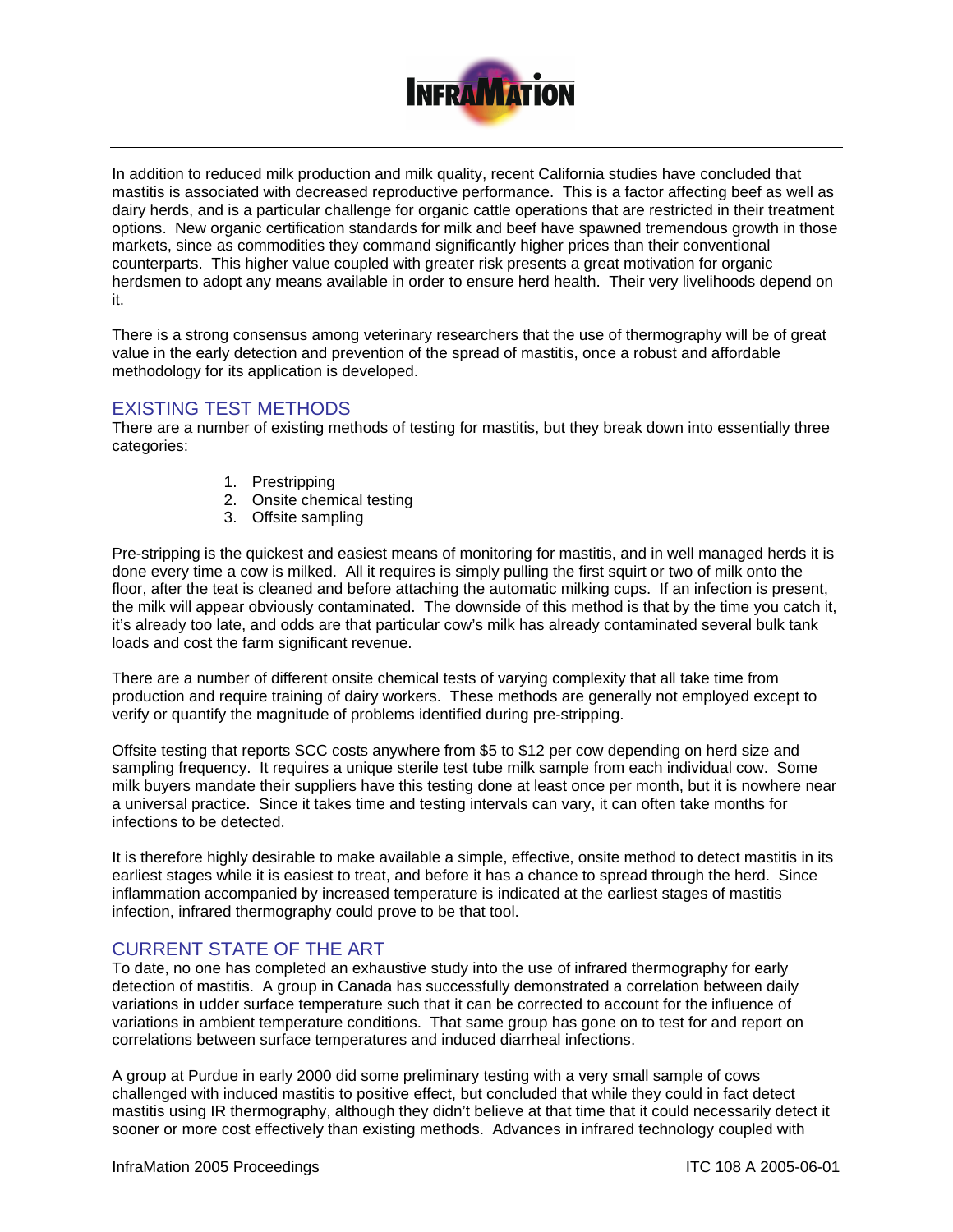

dramatic decreases in purchase price and increased availability since 2000 might lead one to believe that conclusion is worthy of reconsideration. Increased incidence of mastitis and increased cost of its impacts over the last five years would tend to corroborate that view.

Our own field research is preliminary and informal at best, but we were fortunate to gain access to a small sample herd at 'drying off,' a time during which risk for new infection in the most productive cows is very high. In an attempt to simulate a 'blind' study, we looked at the cows without knowing anything specific about their histories. Prior to capturing images we experimented with a variety of palettes, span settings, and alarm indicators, before settling on grayscale spanning from ambient up to 98°F with an isotherm alarm set at about 96°F, which appeared to represent a threshold temperature for the udders on most of the cows we were looking at.

Most of the cows crossed that alarm threshold only in the creases or under the tail where you would expect them to be warmer, but two of them had significant exposed areas above that temperature. When we pulled up the records from offsite testing that had been performed about three weeks prior, sure enough, we found that those two cows had SCC that were elevated to about twice the level of the rest of the sample population.





*Figure 1. Normal udder heat signature with most recent SCC < 100,000*

*Figure 2. Anomalous udder heat signature with most recent SCC > 200,000*

# RESEARCH OBJECTIVES

Objectives of a successful infrared mastitis detection research program will revolve around development of a robust methodology whereby regular and frequent thermographic scanning procedures can be implemented by dairy farmers as a cost effective means of monitoring herd health.

Ultimately this will require development of a new, specialized, low cost, and easy to use or (even automated) infrared monitoring product designed specifically for installation in the milk parlor environment. Such a product will necessarily be subjected to rather extreme conditions on a continual basis. A reality of the dairy environment is that the closer you are to where the milk comes out, the closer you are to where other stuff comes out too. "Well I'll be dipped in s--t!" is not just an expression; it's something dairymen are resigned to when they get up in the morning, usually around 3:30 am, as if that alone weren't bad enough. An IR device situated so that it can monitor the udders of cow after cow throughout the twice daily milking routines will get plenty of that treatment too.

The first objective, however, will be proof of the concept that anomalous increases in udder surface temperature can be correlated to incidence of mastitis infection. This will be followed by development of a robust body of statistical data demonstrating that mastitis can reasonably be inferred where a unique set of thermal characteristics is identified by the heat signature of the udder surface.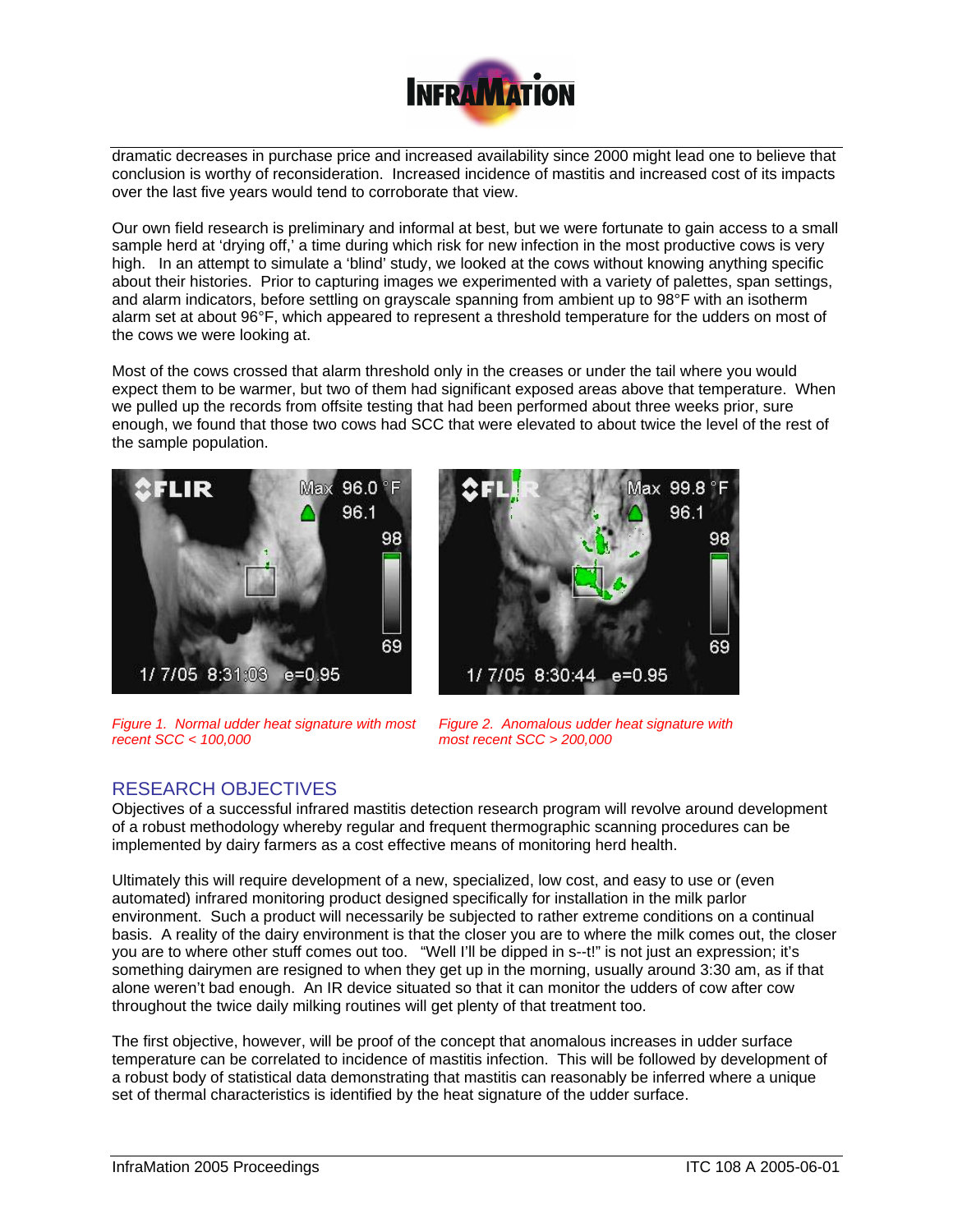

As a methodology for practical implementation is developed, among the greatest challenges will be determining just exactly when and where the infrared monitoring of the bovine subjects should take place. Cows just entering the milking parlor are most likely to express various artifacts, including but not limited to moisture from inclement weather, mud, manure, urine, or recent exposure to direct sunlight.

Immediately prior to milking, teats are cleaned with wet towels and disinfectant. Immediately after milking, the teats and surrounding udder tissue are highly stimulated from the stress of the pumping they've just been subjected to. All of these factors can influence surface temperatures in ways that may either mask conditions we're concerned with or else provide false positive indicators.

## PROPOSED SAMPLING METHODOLOGY

Development of a robust methodology will require accumulation of a great deal of data under a wide variety of circumstances. Our initial proposal involves sampling groups of several dozen specific cows from several different herds in different types of milking parlors over the course of several months in order to see what kind of patterns develop. Eventually, we will graduate to concentrated testing on a small dedicated research herd managed by the University of California Davis. This part of the study will include a control group and a group challenged with specific mastitic infectious agents. We expect the entire study to take about two years.

#### **CONCLUSION**

Ultimately, the goal of this initiative is development of a small, durable, foolproof infrared camera product that can be either portable or mounted in a fixed location. The performance feature set can be pretty constrained since it will only operate within a very limited range of temperatures, at set distances, and generally with a single optimized palette, with alarms set to notify the user of anomalies corrected to account for ambient conditions.

Getting the price down to where the device can be made cost effective and suitable for broad deployment is critical. Monthly SCC testing costs about \$5 per cow, which means that most dairies should be spending about \$6000 per year per 100 cows if they are screening monthly as is the recommended minimum. If thermal imaging can do the job, these testing costs can conceivably be dramatically reduced even while milk production and the premiums associated with improved milk quality are increased.

With costs for basic full featured thermal imagers coming down to between \$10,000 and \$15,000 already, is it likely that by limiting the features to those required for this task we could get a product under \$5000 by 2007 or 2008? If so, even the smallest herds may have thermal imagers permanently installed in the barns by 2010.

#### **SUMMARY**

The IR community has long suggested that infrared thermography can be a suitable tool for early detection and screening for mastitis in dairy cattle. There is a consensus among dairy researchers that it is technically feasible, and preliminary investigation bears that out, indicating that a more exhaustive technical study is warranted. What's left is to collect comprehensive data to support development of a robust methodology for its implementation, resulting in a cost effective product that will allow for its wide scale deployment within the dairy industry.

#### **REFERENCES**

Berry, Schaefer, et.al.; "Daily variation in the udder surface temperature of dairy cows measured by infrared thermography: Potential for mastitis detection," Canadian Journal of Animal Science, 2003 v83, pp687-693.

Schaefer, Cook, Tessaro, Deregt, Desroches, Dubeski, Tong and Godson; "Early detection and prediction of infection using infrared thermography," Canadian Journal of Animal Science, 2004 v84, pp73-80.

Schutz, M., Eicher, S., et. al.; "Evaluation of Early Detection of Induced Staphylococcus Aureus Mastitis Using Infrared Thermography"; Journal of Dairy Science, July 24, 2000.